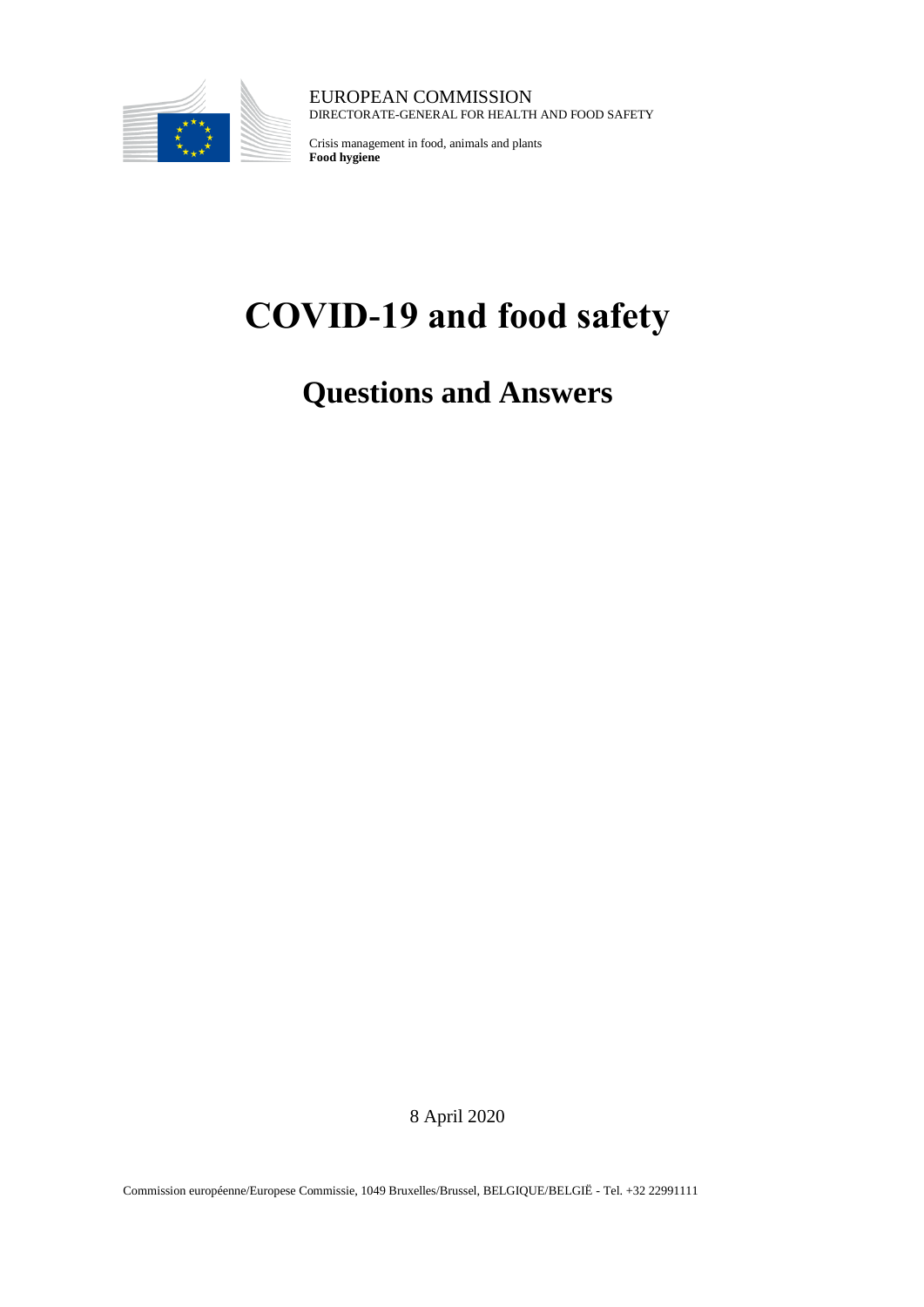# **CONTENTS**

| 1.               |      |                                                                       |  |
|------------------|------|-----------------------------------------------------------------------|--|
|                  | 1.1. |                                                                       |  |
|                  | 1.2. | As a food business operator, can I ask for guarantees from my         |  |
|                  | 1.3. |                                                                       |  |
| 2.               |      |                                                                       |  |
|                  | 2.1. | Is the agri-food industry taking measures to avoid that the food they |  |
|                  | 2.2. | The lockdown may limit controls on the application of hygiene in food |  |
|                  | 2.3. | What happens if a food business employee is infected with COVID-      |  |
|                  | 2.4. | There might be shortages of hand disinfectants due to distribution    |  |
|                  | 2.5. | As a food business operator, how do I protect my employees from       |  |
| 3.               |      |                                                                       |  |
|                  | 3.1. | Can I get infected through the handling of food by people who may be  |  |
|                  | 3.2. | As a retailer, how can I protect myself and my clients from getting   |  |
| $\overline{4}$ . |      |                                                                       |  |
|                  | 4.1. |                                                                       |  |
|                  | 4.2. | Can I do something myself at home to minimise any potential risk      |  |
|                  | 4.3. | What about the food for my pet? What is the risk of COVID-19          |  |
| 5.               |      |                                                                       |  |
| 6.               |      |                                                                       |  |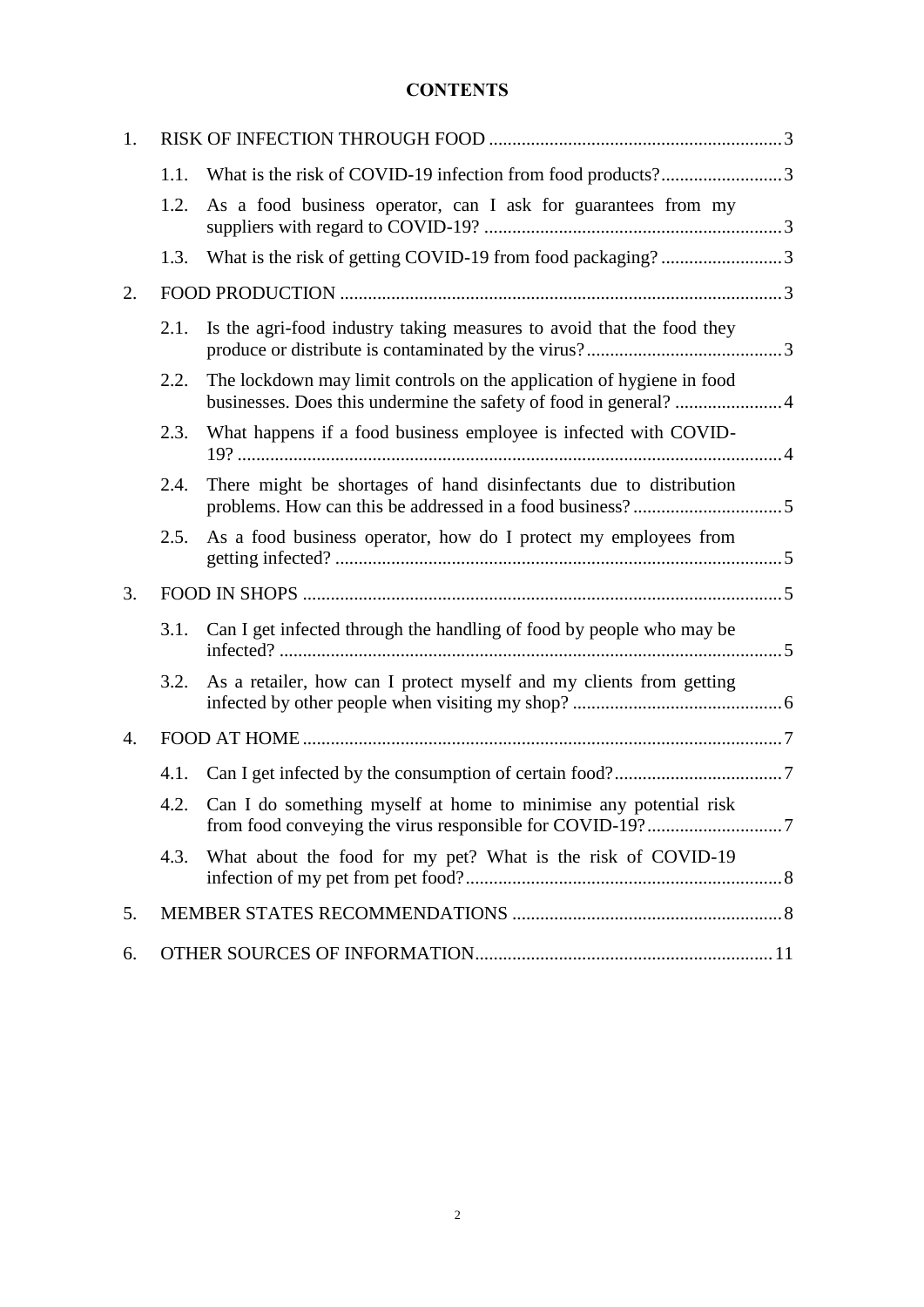# <span id="page-2-1"></span><span id="page-2-0"></span>**1. RISK OF INFECTION THROUGH FOOD**

# **1.1. What is the risk of COVID-19 infection from food products?**

Despite the large scale of the pandemic, there has been no report of transmission of COVID-19 via consumption of food to date. Therefore, as stated by the European Food Safety Authority<sup>1</sup>, there is no evidence that food poses a risk to public health in relation to COVID-19. The main mode of transmission for COVID-19 is considered to be from person to person, mainly via respiratory droplets that infected people sneeze, cough or exhale.

# <span id="page-2-2"></span>**1.2. As a food business operator, can I ask for guarantees from my suppliers with regard to COVID-19?**

No. A "virus-free" certification cannot be justified as there is no evidence that food poses a risk to public health in relation to COVID-19. Any request for such guarantees is thus disproportionate and as a consequence not acceptable.

# <span id="page-2-3"></span>**1.3. What is the risk of getting COVID-19 from food packaging?**

Although according to a recent study<sup>2</sup> the causal agent of COVID-19 (SARS-CoV-2) was shown to persist for up to 24 hours on cardboard and up to several days on hard surfaces such as steel and plastics in experimental settings (e.g. controlled relative humidity and temperature), there is no evidence that contaminated packages, which have been exposed to different environmental conditions and temperatures, transmit the infection. Nonetheless, to address concerns that virus present on the skin might be able to transfer to the respiratory system (for example by touching the face), persons handling packaging, including consumers, should adhere to the guidance of public health authorities regarding good hygiene practices, including regular and effective hand-washing.

# <span id="page-2-5"></span><span id="page-2-4"></span>**2. FOOD PRODUCTION**

# **2.1. Is the agri-food industry taking measures to avoid that the food they produce or distribute is contaminated by the virus?**

Strict hygiene rules already govern the production of food in the EU and their implementation is subject to official controls. All food businesses must apply them. The hygiene controls to be implemented by food business operators are designed to prevent the contamination of the food by any pathogens, and will therefore also aim at preventing contamination of the food by the virus responsible for COVID-19. Regular training actions in food businesses on all these requirements are mandatory so that people working in the food industry know how to work hygienically.

Among the good hygiene practices required at all stages of food production, of particular relevance are cleaning and, where appropriate, disinfection of

 $\frac{1}{1}$ <https://www.efsa.europa.eu/en/news/coronavirus-no-evidence-food-source-or-transmission-route>

 $\overline{2}$ <https://www.nejm.org/doi/pdf/10.1056/NEJMc2004973?articleTools=true>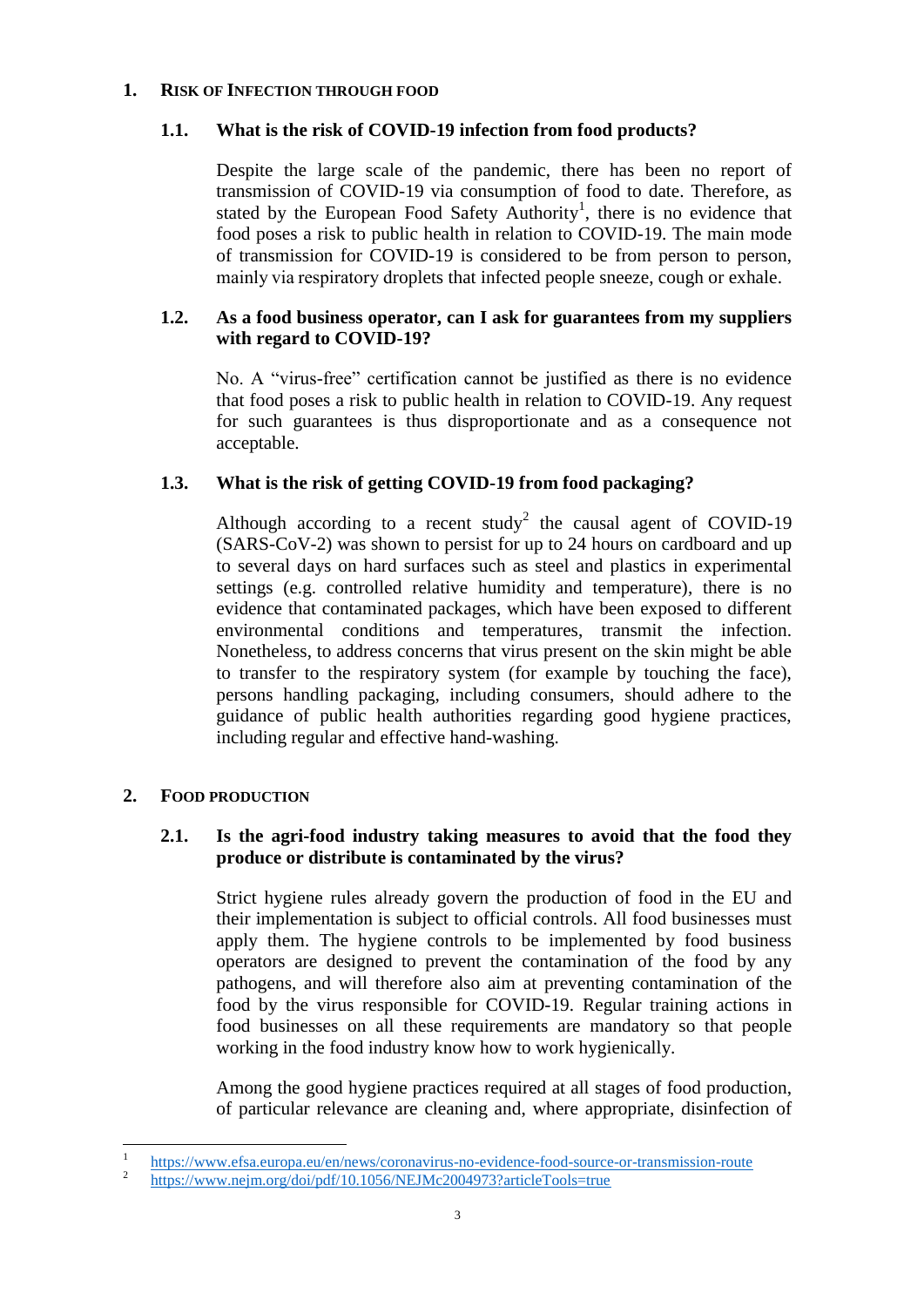food producing facilities and equipment between production lots, avoidance of cross-contamination between categories of food and food at different stages of the process (e.g. raw versus cooked food), personal hygiene such as washing and disinfecting hands, wearing gloves and masks where required, use of dedicated hygienic clothes and shoes, or staying at home, away from work whenever feeling ill.

Furthermore, in the present context, food businesses should limit their external contacts to the absolute necessary, for example with suppliers or trucks while keeping distance from the drivers.

# <span id="page-3-0"></span>**2.2. The lockdown may limit controls on the application of hygiene in food businesses. Does this undermine the safety of food in general?**

Even though official controls are part of a safe food chain, the current limitations (including the possible risk-based postponement of some official control activities) are not considered to affect the safety of food, which first and foremost relies on the commitment of all actors of the food chain, from farm to fork, with the primary responsibility lying on food business operators. Food safety is primarily achieved through preventive measures (good hygiene practices). Food business operators have to demonstrate that these preventive measures are always in place during food production and that they are effective by means of checks and testing on their production process and food (so-called own-controls). This is in turn inspected by the food safety authorities. Even where the lockdown may affect the modalities of official controls, it does not affect the safety of food produced.

In that regard, the Commission adopted a Regulation<sup>3</sup> allowing Member States to carry out control actions in a way compatible with movement restrictions to limit the spread of COVID-19, under appropriate safeguards, so that food safety be not compromised. These measures apply for two months and will then be reviewed, based on information from Member States.

# <span id="page-3-1"></span>**2.3. What happens if a food business employee is infected with COVID-19?**

Specific protocols have been established within the food processing industry to safeguard the health of employees. These measures come in addition to usual food hygiene and workers safety practices, and they adapt to the possibilities on the ground. Such measures include social distancing while at work, plexiglass when distance cannot be maintained, no contact between truck drivers and the food facility, more hand sanitizers at disposal, working in turns to ensure no more workers than strictly necessary in the facility, or where possible working from home. Under the special recommendations for COVID-19 now in place, any person presenting symptoms indicative of COVID-19 is requested to stay at home, to prevent the spread of virus.

Even in the case where people might be infected while not (yet) ill (asymptomatic carriers of the virus), the existing legislation minimises the

 $\overline{3}$ <sup>3</sup> Commission Implementing Regulation (EU) 2020/466 on temporary measures to contain risks to human, animal and plant health and animal welfare during certain serious disruptions of Member States' control systems due to Coronavirus disease (COVID-19), OJ L 98, 31.3.2020, p. 30.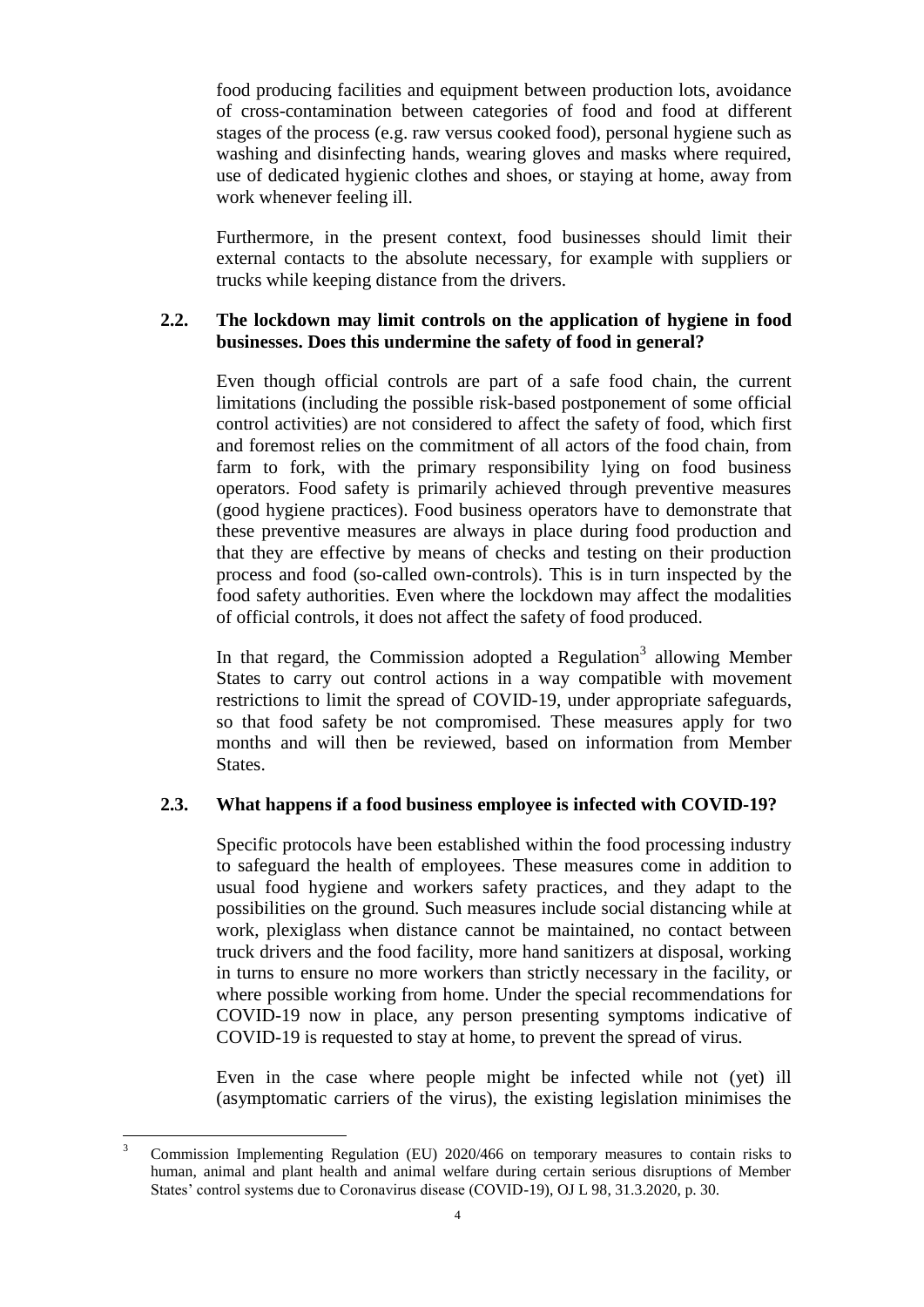risk of virus particles coming into contact with foodstuffs, since every person working in a food-handling area must maintain a high degree of personal hygiene including wearing suitable, clean and, where necessary, protective clothing and constantly apply good hygiene practices (regular handwashing, no unhygienic behaviours allowed such as sneezing or coughing when producing or handling food, etc.).

There is every reason to believe that existing sanitation measures are as effective on COVID-19 as on other microbiological risks<sup>4</sup>. Furthermore, food businesses should perform additional sanitation measures when appropriate, based on risk, all the more in the case an employee results positive to the virus. These measures, combined with the fact that food is not known to be a source of transmission, provide assurance on the safety of food production.

# <span id="page-4-0"></span>**2.4. There might be shortages of hand disinfectants due to distribution problems. How can this be addressed in a food business?**

EU food safety legislation requires all food business operators to ensure that employees take adequate hygienic measures. This includes frequent washing of hands using soap. Where additional disinfection is necessary, this must be used as directed. In the case of shortage, local food safety authorities will consider such issues case-by-case and may help businesses find alternative safe solutions so that food safety remains ensured. These could include using alternative products or ensuring more frequent washing of hands with soap.

# <span id="page-4-1"></span>**2.5. As a food business operator, how do I protect my employees from getting infected?**

Food business operators must train the employees on how to properly use personal protective equipment and remind them on how important it is to follow instructions on personal hygiene and social distancing during breaks at work.

# <span id="page-4-3"></span><span id="page-4-2"></span>**3. FOOD IN SHOPS**

# **3.1. Can I get infected through the handling of food by people who may be infected?**

According to food safety agencies in the EU Member States, it is very unlikely that you can catch COVID-19 from handling food. The European Food Safety Authority stated in addition that there is currently no evidence that food is a likely source or route of transmission of the virus<sup>5</sup>.

No information is currently available on whether the virus responsible for COVID-19 can be present on food, survive there and infect people. At the same time, there is no evidence to date that food has been a source or vehicle

 $\frac{1}{4}$ [https://www.ecdc.europa.eu/sites/default/files/documents/Environmental-persistence-of-](https://www.ecdc.europa.eu/sites/default/files/documents/Environmental-persistence-of-SARS_CoV_2-virus-Options-for-cleaning2020-03-26_0.pdf)[SARS\\_CoV\\_2-virus-Options-for-cleaning2020-03-26\\_0.pdf](https://www.ecdc.europa.eu/sites/default/files/documents/Environmental-persistence-of-SARS_CoV_2-virus-Options-for-cleaning2020-03-26_0.pdf)

<sup>5</sup> <https://www.efsa.europa.eu/en/news/coronavirus-no-evidence-food-source-or-transmission-route>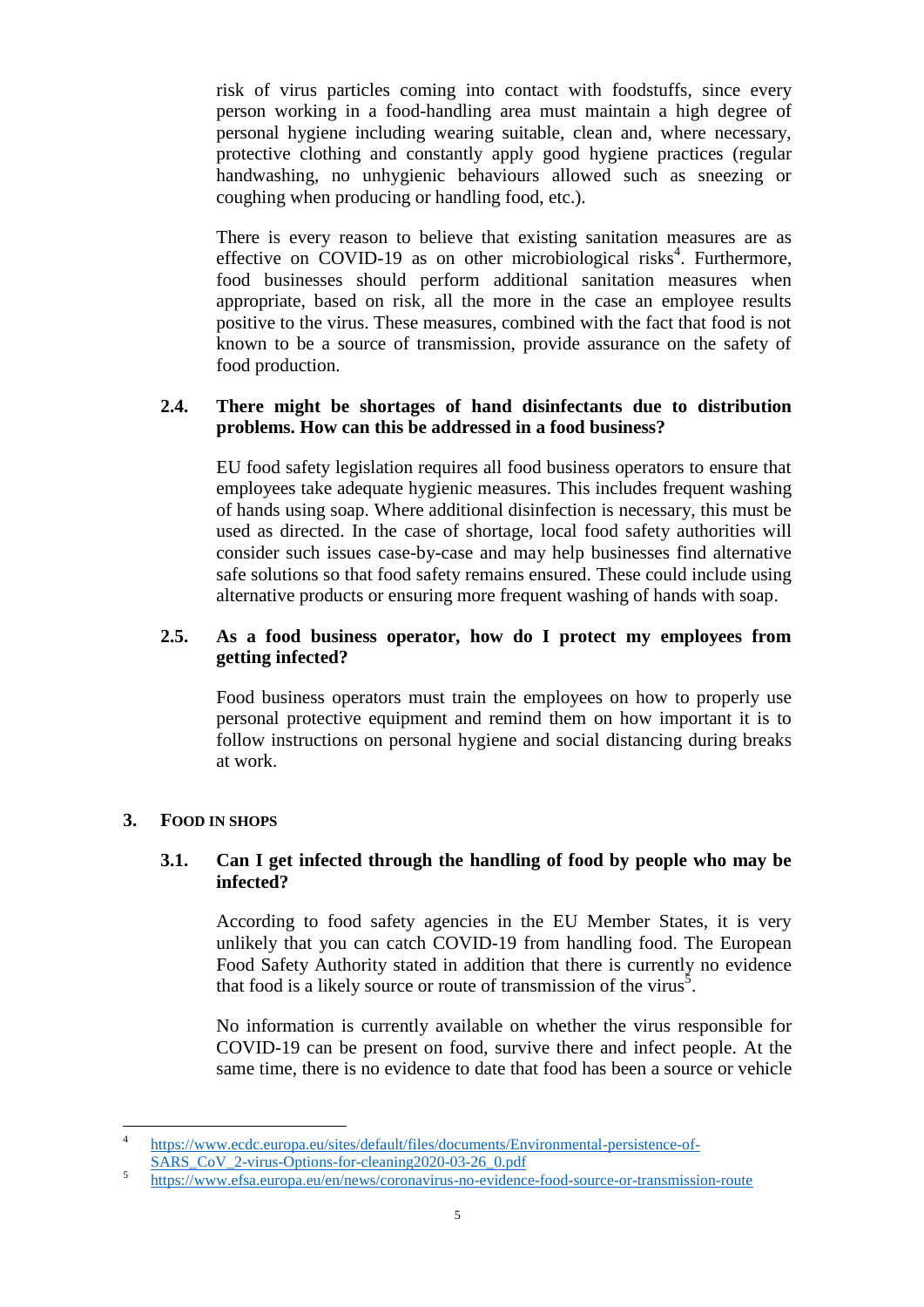of infection while there is no doubt that people currently ill have been infected by contact with other infected people.

Theoretically, as is the case for any contact surface contaminated by an infected person, be it a door handle or another surface, food could also lead to indirect contamination through touching it. This is why everybody should follow the recommendations of public health authorities on the washing of hands.

Retailers are aware of hygiene requirements when handling food. Staff who needs to manipulate food (for example cutting meat, slicing meat or dairy products, cleaning fish, packaging fruit and vegetables) wears gloves and frequently replaces them, or otherwise frequently washes his/her hands.

Consumers should also play their role. As a general good hygiene practice, customers in shops should not handle food other than what they intend to purchase, so as to avoid contaminating it with any pathogen that may be present on their hands.

# <span id="page-5-0"></span>**3.2. As a retailer, how can I protect myself and my clients from getting infected by other people when visiting my shop?**

Make sure hygiene and cleaning routines are up to date and ensure strict compliance, including clear communication on customer hygiene behaviour rules. Retailers are also recommended to manage the entrance of external suppliers of products and services (cleaning, etc).

As the virus responsible for COVID-19 is mainly resistant on smooth inert surfaces such as plastic and stainless steel, retailers are recommended to clean these surfaces frequently: for example shopping carts or self-scans. Regular disinfection of the supermarkets hand baskets should take place. Retailers may invite also customers to bring their own shopping bags.

As requested by many authorities, ensure a safe physical distance between people as advised by public health authorities, for example by marking the floor at certain intervals and limit the number of people present in your shop at the same time. Retailers can also recommend consumers to use shopping carts to maintain that distance.

Food tastings for promotional campaigns should be avoided.

Where supplies allow, retailers can consider making available a hand disinfectant or disinfectant wipes at the entrance and/or even distribute single use gloves<sup> $6$ </sup> when people need to touch unpacked foodstuffs in shops (such as fruits or vegetables). When retailers do provide sanitation measures, they must insist that customers make use of them, and in the case of single use gloves, that they are appropriately disposed of.

 $\overline{a}$ 

<sup>6</sup> If used correctly, gloves also contribute to protecting your fruits and vegetables from contamination by customers' handling. In some Member States the use of disposable gloves in the fruits and vegetable areas in the supermarket is in place since long-time and is supported by the customers.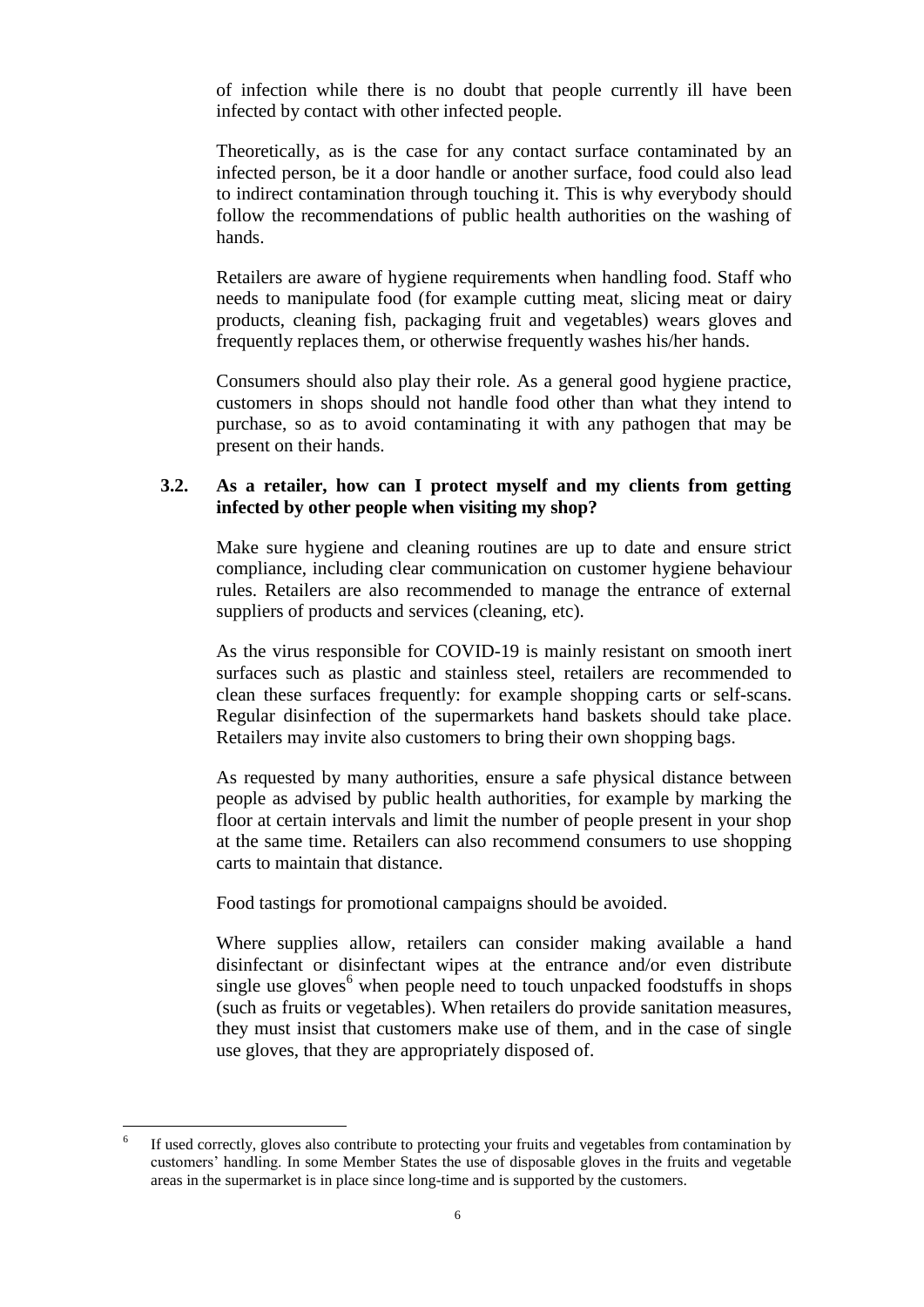If face-to-face service is needed and where it is not possible to maintain a safe distance among people, putting a glass or plexiglass screen between cashiers and customers (e.g. at checkout counters) is recommended as is encouraging the use of debit/credit card payments, preferably contactless, instead of cash. Periodical sanitisation of the card payment tool as well as the conveyor belt in the cashier is also recommended.

# <span id="page-6-1"></span><span id="page-6-0"></span>**4. FOOD AT HOME**

# **4.1. Can I get infected by the consumption of certain food?**

According to food safety agencies in the EU Member States, it is very unlikely that you can catch COVID-19 from handling food. The European Food Safety Authority stated in addition that there is currently no evidence that food is a likely source or route of transmission of the COVID-19 virus<sup>7</sup>.

No information is currently available on whether the virus responsible for COVID-19 can be present on food, survive there and infect people. However, despite the large scale of the COVID-19 pandemic, there has been no report of transmission of the COVID-19 via consumption of food to date. Therefore there is no evidence that food poses a risk to public health in relation to COVID-19.

The main mode of transmission for COVID-19 is considered to be from person to person, mainly via respiratory droplets that infected people sneeze, cough, or exhale.

# <span id="page-6-2"></span>**4.2. Can I do something myself at home to minimise any potential risk from food conveying the virus responsible for COVID-19?**

Yes.

First, washing thoroughly your hands (See ECDC tutorial on Effective Hand-Washing $\delta$ ) with soap and warm water before and after shopping is particularly important as it will protect yourself as well as others.

It is equally important to apply strictly the hygiene rules in your kitchen, that usually protect you from food poisoning.

Store your food properly (any contact between the food consumed raw and cooked food must be avoided), discard outer packaging before storage (for example cardboard outers where there is an inner plastic package) while keeping track of key information such as maximum duration limits.

Systematically wash fruits and vegetables with clean water, especially if they are not going to be cooked (COVID-19 will not survive cooking).

<sup>&</sup>lt;sup>-</sup> <https://www.efsa.europa.eu/en/news/coronavirus-no-evidence-food-source-or-transmission-route>

<sup>8</sup> <https://www.ecdc.europa.eu/en/publications-data/poster-effective-hand-washing>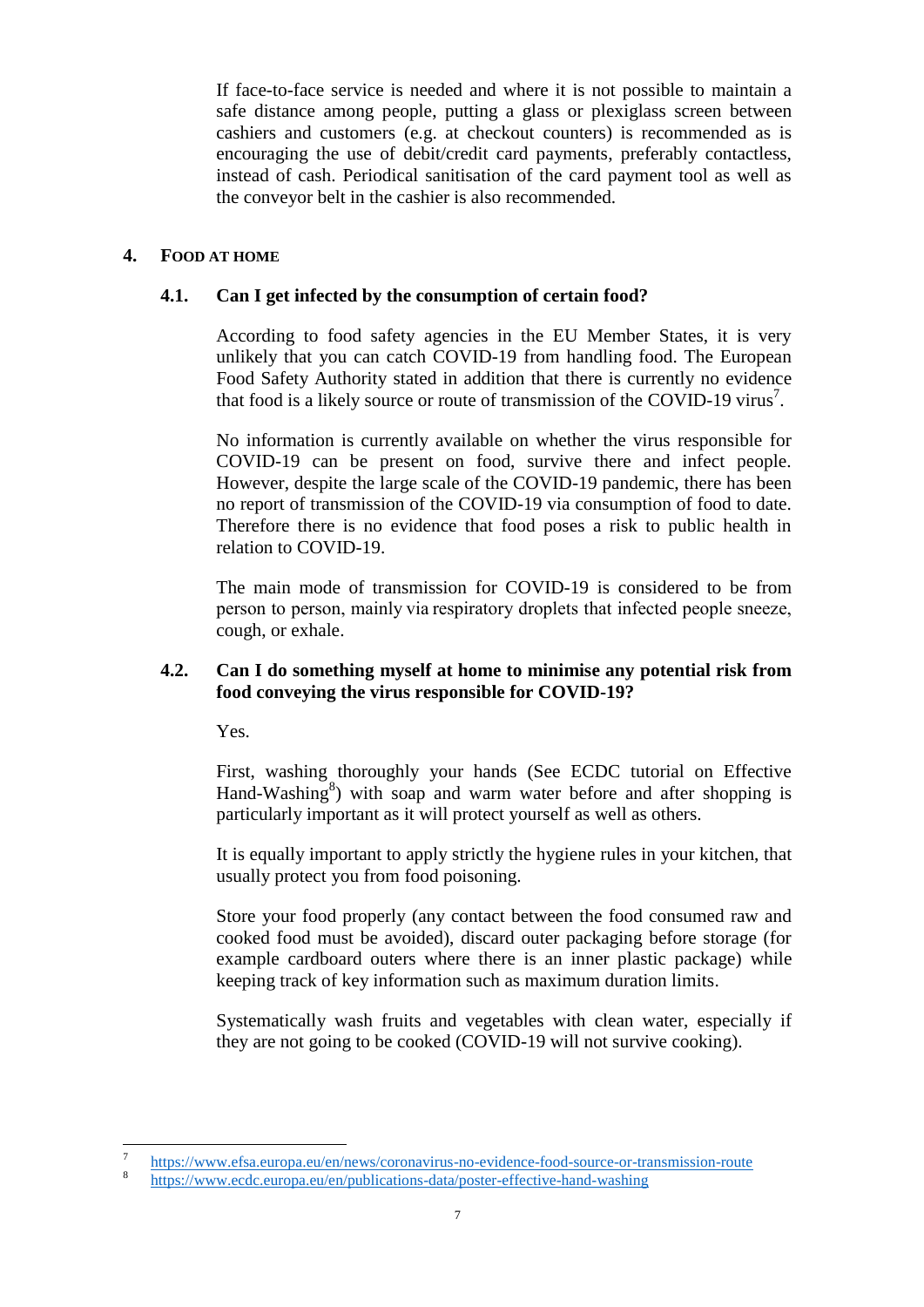Avoid contamination by kitchenware (knifes, plates, etc.) by carefully washing them with detergent in between using them for different food ingredients.

Respect cooking instructions (time, temperature) for food intended to be eaten cooked.

Wash your hands with warm water and soap before you start preparing or cooking food, as well as after having prepared food.

Fridge and kitchen surfaces should be cleaned routinely, though with increased frequency.

The precautions against COVID-19 should not make you forget the classic rules to avoid food poisoning when you cook at home that still apply and which protect you from foodborne illnesses that would further burden the healthcare facilities.

# <span id="page-7-0"></span>**4.3. What about the food for my pet? What is the risk of COVID-19 infection of my pet from pet food?**

As for human food, there has been no report of transmission of COVID-19 to animals via consumption of pet food (see 1.1 above). This assessment is also valid for feed for farmed animals. As for food for human consumption, it is very unlikely that you can catch COVID-19 from handling pet food. The recommendations regarding the handling of pet food packages are the same as for the handling of any other package (see 1.3 above).

# <span id="page-7-1"></span>**5. MEMBER STATES RECOMMENDATIONS**

#### Austria

[https://www.bmlrt.gv.at/land/produktion-maerkte/coronavirus-landwirtschaft.html](https://urldefense.com/v3/__https:/www.bmlrt.gv.at/land/produktion-maerkte/coronavirus-landwirtschaft.html__;!!DOxrgLBm!Rie6LwgA8H0PFK-HAOQtcAHvGyNF-LDEBr1-5Jq93gjpi5gcWoHggx9d_Su2NzbLZXeaubI$) [https://www.sozialministerium.at/Informationen-zum-Coronavirus/Coronavirus---Aktuelle-](https://urldefense.com/v3/__https:/www.sozialministerium.at/Informationen-zum-Coronavirus/Coronavirus---Aktuelle-Ma**Anahmen.html__;w58!!DOxrgLBm!SQCx4EqAQGgxHVDQyiCAryarFtwzn9Dt7f90IasjodcnZGp-IaW6thF3L7a-d-7QDZDcnJs$)[Maßnahmen.html](https://urldefense.com/v3/__https:/www.sozialministerium.at/Informationen-zum-Coronavirus/Coronavirus---Aktuelle-Ma**Anahmen.html__;w58!!DOxrgLBm!SQCx4EqAQGgxHVDQyiCAryarFtwzn9Dt7f90IasjodcnZGp-IaW6thF3L7a-d-7QDZDcnJs$) [https://www.wko.at/service/aussenwirtschaft/coronavirus-wirtschaftskammer-als-anlaufstelle.html](https://urldefense.com/v3/__https:/www.wko.at/service/aussenwirtschaft/coronavirus-wirtschaftskammer-als-anlaufstelle.html__;!!DOxrgLBm!SQCx4EqAQGgxHVDQyiCAryarFtwzn9Dt7f90IasjodcnZGp-IaW6thF3L7a-d-7QWrKUT3U$) [https://www.bmlrt.gv.at/wasser/nutzung-wasser/wasserversorgung/coronavirus-lebensmittel-und](https://www.bmlrt.gv.at/wasser/nutzung-wasser/wasserversorgung/coronavirus-lebensmittel-und-wasser.html)[wasser.html](https://www.bmlrt.gv.at/wasser/nutzung-wasser/wasserversorgung/coronavirus-lebensmittel-und-wasser.html)

# Belgium

[https://www.info-coronavirus.be/](https://urldefense.com/v3/__https:/www.info-coronavirus.be/__;!!DOxrgLBm!SW3rWzeXAako9DG4ubf6hxppJfkTaxNX6KmtKY5Z1nR0gPsv61jTb_2A5jiGjkQ6-0s3Kno$) <http://www.afsca.be/professionnels/publications/communications/coronavirus.asp>

#### Bulgaria

[https://www.mzh.government.bg/media/filer\\_public/2020/04/01/vprosi\\_i\\_otgovori\\_new\\_7.doc](https://urldefense.com/v3/__https:/www.mzh.government.bg/media/filer_public/2020/04/01/vprosi_i_otgovori_new_7.doc__;!!DOxrgLBm!VnhVFCJHjGa_G4jFimcYSCGs0Iush2ttE1udB9DPCOSyZTALivjOc5j9SzRd4NFiiC9s-Wg$) [https://www.mh.government.bg/bg/informaciya-za-grazhdani/informaciya-otnosno-noviya](https://urldefense.com/v3/__https:/www.mh.government.bg/bg/informaciya-za-grazhdani/informaciya-otnosno-noviya-koronavirus-2019-ncov/__;!!DOxrgLBm!VnhVFCJHjGa_G4jFimcYSCGs0Iush2ttE1udB9DPCOSyZTALivjOc5j9SzRd4NFik2h6jKE$)[koronavirus-2019-ncov/](https://urldefense.com/v3/__https:/www.mh.government.bg/bg/informaciya-za-grazhdani/informaciya-otnosno-noviya-koronavirus-2019-ncov/__;!!DOxrgLBm!VnhVFCJHjGa_G4jFimcYSCGs0Iush2ttE1udB9DPCOSyZTALivjOc5j9SzRd4NFik2h6jKE$)

[http://www.babh.government.bg/bg/Page/ukazanie\\_kym\\_biznesoperatorite/index/ukazanie\\_kym\\_biz](https://urldefense.com/v3/__http:/www.babh.government.bg/bg/Page/ukazanie_kym_biznesoperatorite/index/ukazanie_kym_biznesoperatorite/COVID19*20**K__;JdCj0LrQsNC30LDQvQ!!DOxrgLBm!VnhVFCJHjGa_G4jFimcYSCGs0Iush2ttE1udB9DPCOSyZTALivjOc5j9SzRd4NFiXj711AA$) [nesoperatorite/COVID19%20Указан](https://urldefense.com/v3/__http:/www.babh.government.bg/bg/Page/ukazanie_kym_biznesoperatorite/index/ukazanie_kym_biznesoperatorite/COVID19*20**K__;JdCj0LrQsNC30LDQvQ!!DOxrgLBm!VnhVFCJHjGa_G4jFimcYSCGs0Iush2ttE1udB9DPCOSyZTALivjOc5j9SzRd4NFiXj711AA$)

[http://corhv.government.bg/?cat=28](https://urldefense.com/v3/__http:/corhv.government.bg/?cat=28__;!!DOxrgLBm!VnhVFCJHjGa_G4jFimcYSCGs0Iush2ttE1udB9DPCOSyZTALivjOc5j9SzRd4NFiuHzNdHM$)

[http://www.babh.government.bg/userfiles/files/covid-](https://urldefense.com/v3/__http:/www.babh.government.bg/userfiles/files/covid-19/*20**F20**L20**V20**B20**L20**L.doc__;JdC60YrQvCXQsdC40LfQvdC10YEl0L7Qv9C10YDQsNGC0L7RgNC40YLQtSXQsiXRgdC10LrRgtC-0YAl4oCc0KXRgNCw0L3QuA!!DOxrgLBm!UFF-Aid1YuollGMe1nPxsbSCY4ZgAete0Y0aR4NIsWSjeWgHZEPRTpOF0MuTUkXmtHwJHx8$)

[19/%20%D0%BA%D1%8A%D0%BC%20%D0%B1%D0%B8%D0%B7%D0%BD%D0%B5%D1](https://urldefense.com/v3/__http:/www.babh.government.bg/userfiles/files/covid-19/*20**F20**L20**V20**B20**L20**L.doc__;JdC60YrQvCXQsdC40LfQvdC10YEl0L7Qv9C10YDQsNGC0L7RgNC40YLQtSXQsiXRgdC10LrRgtC-0YAl4oCc0KXRgNCw0L3QuA!!DOxrgLBm!UFF-Aid1YuollGMe1nPxsbSCY4ZgAete0Y0aR4NIsWSjeWgHZEPRTpOF0MuTUkXmtHwJHx8$) [%81%20%D0%BE%D0%BF%D0%B5%D1%80%D0%B0%D1%82%D0%BE%D1%80%D0%B8](https://urldefense.com/v3/__http:/www.babh.government.bg/userfiles/files/covid-19/*20**F20**L20**V20**B20**L20**L.doc__;JdC60YrQvCXQsdC40LfQvdC10YEl0L7Qv9C10YDQsNGC0L7RgNC40YLQtSXQsiXRgdC10LrRgtC-0YAl4oCc0KXRgNCw0L3QuA!!DOxrgLBm!UFF-Aid1YuollGMe1nPxsbSCY4ZgAete0Y0aR4NIsWSjeWgHZEPRTpOF0MuTUkXmtHwJHx8$) [%D1%82%D0%B5%20%D0%B2%20%D1%81%D0%B5%D0%BA%D1%82%D0%BE%D1%80%](https://urldefense.com/v3/__http:/www.babh.government.bg/userfiles/files/covid-19/*20**F20**L20**V20**B20**L20**L.doc__;JdC60YrQvCXQsdC40LfQvdC10YEl0L7Qv9C10YDQsNGC0L7RgNC40YLQtSXQsiXRgdC10LrRgtC-0YAl4oCc0KXRgNCw0L3QuA!!DOxrgLBm!UFF-Aid1YuollGMe1nPxsbSCY4ZgAete0Y0aR4NIsWSjeWgHZEPRTpOF0MuTUkXmtHwJHx8$) [20%E2%80%9C%D0%A5%D1%80%D0%B0%D0%BD%D0%B8.doc](https://urldefense.com/v3/__http:/www.babh.government.bg/userfiles/files/covid-19/*20**F20**L20**V20**B20**L20**L.doc__;JdC60YrQvCXQsdC40LfQvdC10YEl0L7Qv9C10YDQsNGC0L7RgNC40YLQtSXQsiXRgdC10LrRgtC-0YAl4oCc0KXRgNCw0L3QuA!!DOxrgLBm!UFF-Aid1YuollGMe1nPxsbSCY4ZgAete0Y0aR4NIsWSjeWgHZEPRTpOF0MuTUkXmtHwJHx8$)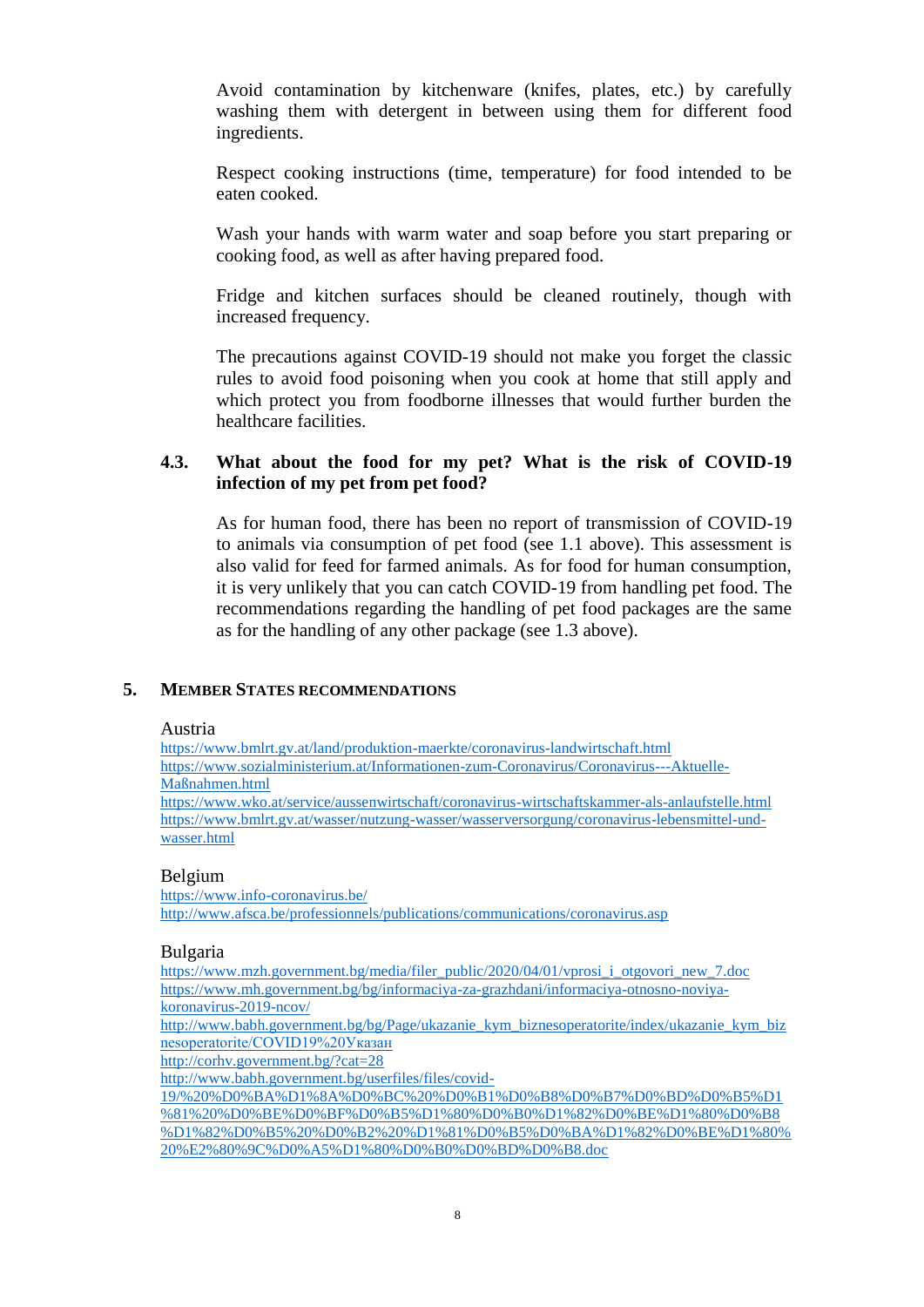# Croatia

[https://www.hzjz.hr/priopcenja-mediji/pitanja-i-odgovori-o-bolesti-uzrokovanoj-novim](https://urldefense.com/v3/__https:/www.hzjz.hr/priopcenja-mediji/pitanja-i-odgovori-o-bolesti-uzrokovanoj-novim-koronavirusom/__;!!DOxrgLBm!RhIjhcZUdbjVRuB8c5YPB-6UlvN13D7kDug7xAUgCREOz_Dd8i7AbuzVvQAG2jCpwgrXoyg$)[koronavirusom/](https://urldefense.com/v3/__https:/www.hzjz.hr/priopcenja-mediji/pitanja-i-odgovori-o-bolesti-uzrokovanoj-novim-koronavirusom/__;!!DOxrgLBm!RhIjhcZUdbjVRuB8c5YPB-6UlvN13D7kDug7xAUgCREOz_Dd8i7AbuzVvQAG2jCpwgrXoyg$) [https://vlada.gov.hr/?id=28862&pregled=1&datum=Fri%20Feb%2028%202020%2018:03:29%20G](https://urldefense.com/v3/__https:/vlada.gov.hr/?id=28862&pregled=1&datum=Fri*20Feb*2028*202020*2018:03:29*20GMT*0100*20(Central*20European*20Standard*20Time)__;JSUlJSUrJSUlJQ!!DOxrgLBm!RhIjhcZUdbjVRuB8c5YPB-6UlvN13D7kDug7xAUgCREOz_Dd8i7AbuzVvQAG2jCpyeW-tPw$) [MT+0100%20\(Central%20European%20Standard%20Time\)](https://urldefense.com/v3/__https:/vlada.gov.hr/?id=28862&pregled=1&datum=Fri*20Feb*2028*202020*2018:03:29*20GMT*0100*20(Central*20European*20Standard*20Time)__;JSUlJSUrJSUlJQ!!DOxrgLBm!RhIjhcZUdbjVRuB8c5YPB-6UlvN13D7kDug7xAUgCREOz_Dd8i7AbuzVvQAG2jCpyeW-tPw$) [https://zdravlje.gov.hr/koronavirus-i-mjere-prevencije/4952](https://urldefense.com/v3/__https:/zdravlje.gov.hr/koronavirus-i-mjere-prevencije/4952__;!!DOxrgLBm!RhIjhcZUdbjVRuB8c5YPB-6UlvN13D7kDug7xAUgCREOz_Dd8i7AbuzVvQAG2jCp6BHjXhE$) [https://www.koronavirus.hr/](https://urldefense.com/v3/__https:/www.koronavirus.hr/__;!!DOxrgLBm!RhIjhcZUdbjVRuB8c5YPB-6UlvN13D7kDug7xAUgCREOz_Dd8i7AbuzVvQAG2jCpgnPCKmk$)

# Cyprus

<https://www.pio.gov.cy/coronavirus> <https://www.pio.gov.cy/coronavirus/en/index.html>

#### Czechia

Czech phone number for COVID19: 1212 [https://koronavirus.mzcr.cz/](https://urldefense.com/v3/__https:/koronavirus.mzcr.cz/__;!!DOxrgLBm!TmgoOxoUzAJWBMjORUhninl_-FOJguLFADzGxBtSsQ2FAmLZf5T_AOoQPFmAS_9_fuKtBus$) [http://www.szu.cz/](https://urldefense.com/v3/__http:/www.szu.cz/__;!!DOxrgLBm!TmgoOxoUzAJWBMjORUhninl_-FOJguLFADzGxBtSsQ2FAmLZf5T_AOoQPFmAS_9_MbzCV1k$) [https://www.bezpecnostpotravin.cz/covid-19-informace-doporuceni-hygienicka-opatreni-bezpecnost](https://urldefense.com/v3/__https:/www.bezpecnostpotravin.cz/covid-19-informace-doporuceni-hygienicka-opatreni-bezpecnost-potravin.aspx__;!!DOxrgLBm!TmgoOxoUzAJWBMjORUhninl_-FOJguLFADzGxBtSsQ2FAmLZf5T_AOoQPFmAS_9_a8DEXcA$)[potravin.aspx](https://urldefense.com/v3/__https:/www.bezpecnostpotravin.cz/covid-19-informace-doporuceni-hygienicka-opatreni-bezpecnost-potravin.aspx__;!!DOxrgLBm!TmgoOxoUzAJWBMjORUhninl_-FOJguLFADzGxBtSsQ2FAmLZf5T_AOoQPFmAS_9_a8DEXcA$) [https://www.mvcr.cz/clanek/coronavirus-informace-mv.aspx](https://urldefense.com/v3/__https:/www.mvcr.cz/clanek/coronavirus-informace-mv.aspx__;!!DOxrgLBm!TmgoOxoUzAJWBMjORUhninl_-FOJguLFADzGxBtSsQ2FAmLZf5T_AOoQPFmAS_9_X5NpoYg$) [https://www.szpi.gov.cz/docDetail.aspx?docid=2264030&docType=ART&nid=13139](https://urldefense.com/v3/__https:/www.szpi.gov.cz/docDetail.aspx?docid=2264030&docType=ART&nid=13139__;!!DOxrgLBm!WGPldoZmlz3QeaaIO3DfXJeRD0eyT9fmBDOzUZRWtAIJKeEm_oQR6zLksc-m14cHnjVtrro$).

# Denmark

[https://www.foedevarestyrelsen.dk/Leksikon/Sider/Coronavirus-\(COVID-19\).aspx](https://urldefense.com/v3/__https:/www.foedevarestyrelsen.dk/Leksikon/Sider/Coronavirus-(COVID-19).aspx__;!!DOxrgLBm!R7nDU-usP8ecnwekJG29B8CG3CN0jBcT0uqQ-ihh9ndJdRA7ahh5fQfrKm4cYp5HbFxCqNs$)

## Estonia

[https://www.terviseamet.ee/et/uuskoroonaviirus](https://urldefense.com/v3/__https:/www.terviseamet.ee/et/uuskoroonaviirus__;!!DOxrgLBm!R3gcNOwMSU5eUtKk7g0nXS6I3wH2Jghmpln8YuLonnehdcvC43ERnoPcbdJvCCgWpSbOFlY$) [https://vet.agri.ee/et/uudised/viiruse-tokestamise-juhised-toidukaitlejatele-ja-loomapidajatele](https://urldefense.com/v3/__https:/vet.agri.ee/et/uudised/viiruse-tokestamise-juhised-toidukaitlejatele-ja-loomapidajatele__;!!DOxrgLBm!R3gcNOwMSU5eUtKk7g0nXS6I3wH2Jghmpln8YuLonnehdcvC43ERnoPcbdJvCCgWN4-NZSw$) [https://www.kriis.ee/en/basic-needs-food-medicinal-products-cash-communications-electricity](https://urldefense.com/v3/__https:/www.kriis.ee/en/basic-needs-food-medicinal-products-cash-communications-electricity-heating-and-fuel__;!!DOxrgLBm!R3gcNOwMSU5eUtKk7g0nXS6I3wH2Jghmpln8YuLonnehdcvC43ERnoPcbdJvCCgWVtNZTW0$)[heating-and-fuel](https://urldefense.com/v3/__https:/www.kriis.ee/en/basic-needs-food-medicinal-products-cash-communications-electricity-heating-and-fuel__;!!DOxrgLBm!R3gcNOwMSU5eUtKk7g0nXS6I3wH2Jghmpln8YuLonnehdcvC43ERnoPcbdJvCCgWVtNZTW0$)

## Finland

[https://www.ruokavirasto.fi/teemat/koronavirus-covid-19/](https://urldefense.com/v3/__https:/www.ruokavirasto.fi/teemat/koronavirus-covid-19/__;!!DOxrgLBm!TRkVg0J8rCZZ5NG42-YLl5Vm_I2EbvuOJQ4JWh0s50S-5gFZ_p3vrO0shEqkbTUwsclKtH8$) (Finnish) [https://www.ruokavirasto.fi/sv/teman/coronaviruset-covid-19/](https://urldefense.com/v3/__https:/www.ruokavirasto.fi/sv/teman/coronaviruset-covid-19/__;!!DOxrgLBm!TRkVg0J8rCZZ5NG42-YLl5Vm_I2EbvuOJQ4JWh0s50S-5gFZ_p3vrO0shEqkbTUwkQOCS3M$) (Swedish)

#### France

[https://www.anses.fr/fr/content/coronavirus-alimentation-courses-nettoyage-les-recommandations](https://urldefense.com/v3/__https:/www.anses.fr/fr/content/coronavirus-alimentation-courses-nettoyage-les-recommandations-de-l**Banses__;4oCZ!!DOxrgLBm!QYJBoQAX0lE980dCIVa595KH7mrmAubZenBXLB9bBqw8USLY0jRBWq21dM-pstv-q1Z12e0$)[de-l%E2%80%99anses](https://urldefense.com/v3/__https:/www.anses.fr/fr/content/coronavirus-alimentation-courses-nettoyage-les-recommandations-de-l**Banses__;4oCZ!!DOxrgLBm!QYJBoQAX0lE980dCIVa595KH7mrmAubZenBXLB9bBqw8USLY0jRBWq21dM-pstv-q1Z12e0$) [https://www.anses.fr/fr/content/covid-19-pas-de-transmission-par-les-animaux](https://www.anses.fr/fr/content/covid-19-pas-de-transmission-par-les-animaux-d%E2%80%99%C3%A9levage-et-les-animaux-de-compagnie-0)[d%E2%80%99%C3%A9levage-et-les-animaux-de-compagnie-0](https://www.anses.fr/fr/content/covid-19-pas-de-transmission-par-les-animaux-d%E2%80%99%C3%A9levage-et-les-animaux-de-compagnie-0) [https://agriculture.gouv.fr/covid-19-faq-alimentation-securite-sanitaire-et-protection-animale](https://urldefense.com/v3/__https:/agriculture.gouv.fr/covid-19-faq-alimentation-securite-sanitaire-et-protection-animale__;!!DOxrgLBm!SEv7ScHw6A6CoTO1rK7x_EoyQfpSS4RI8OwHlLYJjfBVL-hKEv0Prz513fA7Eq8QWfnqQGo$) [https://agriculture.gouv.fr/covid-19-informations-sur-les-secteurs-du-ministere-de-lagriculture-et-de](https://urldefense.com/v3/__https:/agriculture.gouv.fr/covid-19-informations-sur-les-secteurs-du-ministere-de-lagriculture-et-de-lalimentation__;!!DOxrgLBm!SEv7ScHw6A6CoTO1rK7x_EoyQfpSS4RI8OwHlLYJjfBVL-hKEv0Prz513fA7Eq8QuE-c-Bo$)[lalimentation](https://urldefense.com/v3/__https:/agriculture.gouv.fr/covid-19-informations-sur-les-secteurs-du-ministere-de-lagriculture-et-de-lalimentation__;!!DOxrgLBm!SEv7ScHw6A6CoTO1rK7x_EoyQfpSS4RI8OwHlLYJjfBVL-hKEv0Prz513fA7Eq8QuE-c-Bo$)

# Germany

[https://urldefense.com/v3/\\_\\_https://www.bfr.bund.de/en/can\\_the\\_new\\_type\\_of\\_coronavirus\\_be\\_tran](https://urldefense.com/v3/__https:/www.bfr.bund.de/en/can_the_new_type_of_coronavirus_be_transmitted_via_food_and_objects_-244090.html__;!!DOxrgLBm!T1tzpFXL4D6DtXOLBLiGgTNWW9CMqZAjiP1SRFgquiLELax7JqQPt4-rxHgr4oO06gbv9iU$) [smitted\\_via\\_food\\_and\\_objects\\_-](https://urldefense.com/v3/__https:/www.bfr.bund.de/en/can_the_new_type_of_coronavirus_be_transmitted_via_food_and_objects_-244090.html__;!!DOxrgLBm!T1tzpFXL4D6DtXOLBLiGgTNWW9CMqZAjiP1SRFgquiLELax7JqQPt4-rxHgr4oO06gbv9iU$)

[244090.html\\_\\_;!!DOxrgLBm!T1tzpFXL4D6DtXOLBLiGgTNWW9CMqZAjiP1SRFgquiLELax7Jq](https://urldefense.com/v3/__https:/www.bfr.bund.de/en/can_the_new_type_of_coronavirus_be_transmitted_via_food_and_objects_-244090.html__;!!DOxrgLBm!T1tzpFXL4D6DtXOLBLiGgTNWW9CMqZAjiP1SRFgquiLELax7JqQPt4-rxHgr4oO06gbv9iU$) [QPt4-rxHgr4oO06gbv9iU\\$](https://urldefense.com/v3/__https:/www.bfr.bund.de/en/can_the_new_type_of_coronavirus_be_transmitted_via_food_and_objects_-244090.html__;!!DOxrgLBm!T1tzpFXL4D6DtXOLBLiGgTNWW9CMqZAjiP1SRFgquiLELax7JqQPt4-rxHgr4oO06gbv9iU$)

[https://www.bmel.de/DE/Ministerium/\\_Texte/corona-virus-faq-fragen-antworten.html](https://www.bmel.de/DE/Ministerium/_Texte/corona-virus-faq-fragen-antworten.html)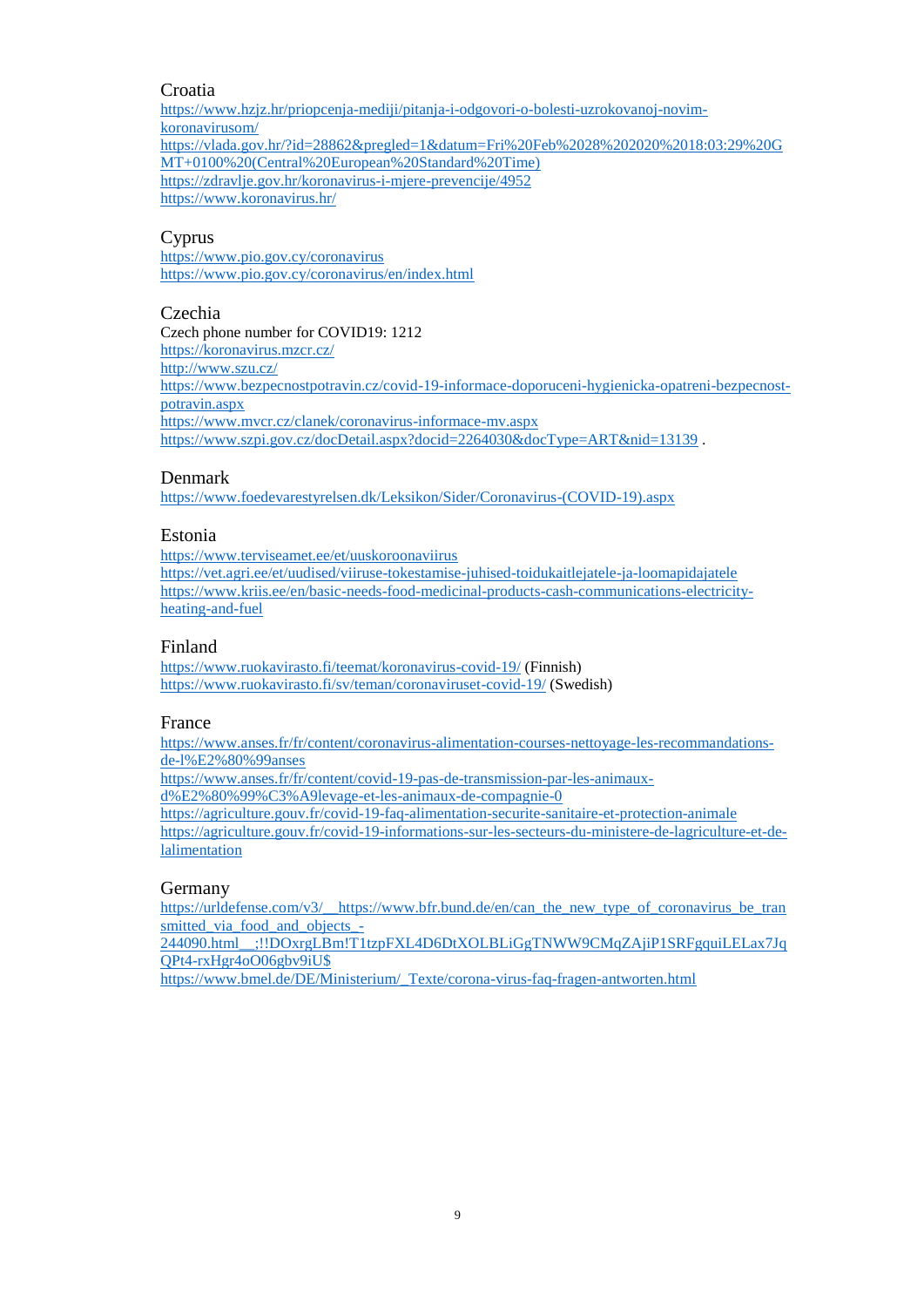## **Greece**

[http://www.efet.gr/index.php/el/enimerosi/deltia-typou/news-other-cat/item/4912-trofima-kai](https://urldefense.com/v3/__http:/www.efet.gr/index.php/el/enimerosi/deltia-typou/news-other-cat/item/4912-trofima-kai-koronoios-mas-rotate-sas-apantame__;!!DOxrgLBm!TZjyoNWGBrTbag3pCCC4t5DmPZupM-mQxFITsHOxNcUdx_kRkd03lIfgehRAsV47coCgcAU$)[koronoios-mas-rotate-sas-apantame](https://urldefense.com/v3/__http:/www.efet.gr/index.php/el/enimerosi/deltia-typou/news-other-cat/item/4912-trofima-kai-koronoios-mas-rotate-sas-apantame__;!!DOxrgLBm!TZjyoNWGBrTbag3pCCC4t5DmPZupM-mQxFITsHOxNcUdx_kRkd03lIfgehRAsV47coCgcAU$) [http://www.efet.gr/index.php/el/enimerosi/deltia-typou/news-other-cat/item/4904-enimerosi](https://urldefense.com/v3/__http:/www.efet.gr/index.php/el/enimerosi/deltia-typou/news-other-cat/item/4904-enimerosi-katanaloton-kai-epixeiriseon-trofimon-o-neos-koronoios-sars-cov-2-ta-trofima-ta-metra-profylaksis__;!!DOxrgLBm!TZjyoNWGBrTbag3pCCC4t5DmPZupM-mQxFITsHOxNcUdx_kRkd03lIfgehRAsV47wt-mx9Y$)[katanaloton-kai-epixeiriseon-trofimon-o-neos-koronoios-sars-cov-2-ta-trofima-ta-metra-profylaksis](https://urldefense.com/v3/__http:/www.efet.gr/index.php/el/enimerosi/deltia-typou/news-other-cat/item/4904-enimerosi-katanaloton-kai-epixeiriseon-trofimon-o-neos-koronoios-sars-cov-2-ta-trofima-ta-metra-profylaksis__;!!DOxrgLBm!TZjyoNWGBrTbag3pCCC4t5DmPZupM-mQxFITsHOxNcUdx_kRkd03lIfgehRAsV47wt-mx9Y$) [http://www.efet.gr/index.php/el/enimerosi/deltia-typou/news-other-cat/item/4906-anavoli](https://urldefense.com/v3/__http:/www.efet.gr/index.php/el/enimerosi/deltia-typou/news-other-cat/item/4906-anavoli-ekpaideftikon-programmaton-epitheoriton-kai-eksetaseon-xeiriston-trofimon__;!!DOxrgLBm!TZjyoNWGBrTbag3pCCC4t5DmPZupM-mQxFITsHOxNcUdx_kRkd03lIfgehRAsV47xaEiqmc$)[ekpaideftikon-programmaton-epitheoriton-kai-eksetaseon-xeiriston-trofimon](https://urldefense.com/v3/__http:/www.efet.gr/index.php/el/enimerosi/deltia-typou/news-other-cat/item/4906-anavoli-ekpaideftikon-programmaton-epitheoriton-kai-eksetaseon-xeiriston-trofimon__;!!DOxrgLBm!TZjyoNWGBrTbag3pCCC4t5DmPZupM-mQxFITsHOxNcUdx_kRkd03lIfgehRAsV47xaEiqmc$)

[http://www.efet.gr/index.php/el/enimerosi/deltia-typou/news-other-cat/item/4907-anastoli](https://urldefense.com/v3/__http:/www.efet.gr/index.php/el/enimerosi/deltia-typou/news-other-cat/item/4907-anastoli-aftoprosopis-synallagis-me-to-koino__;!!DOxrgLBm!TZjyoNWGBrTbag3pCCC4t5DmPZupM-mQxFITsHOxNcUdx_kRkd03lIfgehRAsV47KfoQ-QM$)[aftoprosopis-synallagis-me-to-koino](https://urldefense.com/v3/__http:/www.efet.gr/index.php/el/enimerosi/deltia-typou/news-other-cat/item/4907-anastoli-aftoprosopis-synallagis-me-to-koino__;!!DOxrgLBm!TZjyoNWGBrTbag3pCCC4t5DmPZupM-mQxFITsHOxNcUdx_kRkd03lIfgehRAsV47KfoQ-QM$)

[http://www.efet.gr/index.php/el/enimerosi/deltia-typou/kiroseis-cat/item/4909-anastoli-ypoxreosis](https://urldefense.com/v3/__http:/www.efet.gr/index.php/el/enimerosi/deltia-typou/kiroseis-cat/item/4909-anastoli-ypoxreosis-pliromis-prostimon__;!!DOxrgLBm!TZjyoNWGBrTbag3pCCC4t5DmPZupM-mQxFITsHOxNcUdx_kRkd03lIfgehRAsV47WKk00Bo$)[pliromis-prostimon](https://urldefense.com/v3/__http:/www.efet.gr/index.php/el/enimerosi/deltia-typou/kiroseis-cat/item/4909-anastoli-ypoxreosis-pliromis-prostimon__;!!DOxrgLBm!TZjyoNWGBrTbag3pCCC4t5DmPZupM-mQxFITsHOxNcUdx_kRkd03lIfgehRAsV47WKk00Bo$)

[https://eody.gov.gr/wp-content/uploads/2020/03/covid-19-asfali-trofima.pdf](https://urldefense.com/v3/__https:/eody.gov.gr/wp-content/uploads/2020/03/covid-19-asfali-trofima.pdf__;!!DOxrgLBm!QGmdJxN5O22wHyeA7UgA7OZ2xZlG_vM7DxdmYlhfG_jPHBRn9m7-h5feL41bfCObxkf2lS4$)

# Hungary

<https://koronavirus.gov.hu/> <https://portal.nebih.gov.hu/koronavirus>

## Ireland

<https://www.fsai.ie/faq/coronavirus.html>

#### Italy

[http://www.salute.gov.it/portale/nuovocoronavirus/dettaglioFaqNuovoCoronavirus.jsp?lingua=italian](http://www.salute.gov.it/portale/nuovocoronavirus/dettaglioFaqNuovoCoronavirus.jsp?lingua=italiano&id=228#4) [o&id=228#4](http://www.salute.gov.it/portale/nuovocoronavirus/dettaglioFaqNuovoCoronavirus.jsp?lingua=italiano&id=228#4)

## Latvia

[https://www.zm.gov.lv/partikas-un-veterinarais-dienests/statiskas-lapas/covid-19](https://www.zm.gov.lv/partikas-un-veterinarais-dienests/statiskas-lapas/covid-19-aktualitates?id=19855#jump) [aktualitates?id=19855#jump](https://www.zm.gov.lv/partikas-un-veterinarais-dienests/statiskas-lapas/covid-19-aktualitates?id=19855#jump) [COVID-19 up-to-date information on the website of Ministry of Agriculture \(LV\)](https://urldefense.com/v3/__https:/www.zm.gov.lv/zemkopibas-ministrija/statiskas-lapas/covid-19?id=19847*jump__;Iw!!DOxrgLBm!VeNni6_XB6qRioUU51WtSYFJUiP-giazo7-ZMBkcRMHhea4we54HJ1BV-Xqb_taKF81q2vM$) [COVID-19 info and helpline on the website of Cabinet of ministers \(EN\)](https://urldefense.com/v3/__https:/www.mk.gov.lv/en/content/covid-19__;!!DOxrgLBm!VeNni6_XB6qRioUU51WtSYFJUiP-giazo7-ZMBkcRMHhea4we54HJ1BV-Xqb_taKTuqGBq0$) [Order of the Minister for Agriculture No. 39 of Republic of Latvia Regarding Additional Regulations](https://urldefense.com/v3/__https:/likumi.lv/ta/en/en/id/313367-regarding-additional-regulations-for-the-handling-of-food-during-the-emergency-situation__;!!DOxrgLBm!VeNni6_XB6qRioUU51WtSYFJUiP-giazo7-ZMBkcRMHhea4we54HJ1BV-Xqb_taK5Qp-ATk$)  [for the Handling of Food during the Emergency Situation Adopted 20 March 2020 \(EN\)](https://urldefense.com/v3/__https:/likumi.lv/ta/en/en/id/313367-regarding-additional-regulations-for-the-handling-of-food-during-the-emergency-situation__;!!DOxrgLBm!VeNni6_XB6qRioUU51WtSYFJUiP-giazo7-ZMBkcRMHhea4we54HJ1BV-Xqb_taK5Qp-ATk$) [Order of the Minister for Economic Affairs No 1-6.1/2020/55 \(LV\)](https://urldefense.com/v3/__https:/likumi.lv/ta/id/313556-par-socialas-distancesanas-nodrosinasanu-sabiedriskas-edinasanas-vietas__;!!DOxrgLBm!VeNni6_XB6qRioUU51WtSYFJUiP-giazo7-ZMBkcRMHhea4we54HJ1BV-Xqb_taKc8uN8Vc$) [Cabinet Order No. 103 of Republic of Latvia On Declaration of the Emergency Situation Adopted 12](https://urldefense.com/v3/__https:/likumi.lv/ta/en/en/id/313191-on-declaration-of-the-emergency-situation__;!!DOxrgLBm!VeNni6_XB6qRioUU51WtSYFJUiP-giazo7-ZMBkcRMHhea4we54HJ1BV-Xqb_taKK9Pp16c$)  [March 2020 \(EN\)](https://urldefense.com/v3/__https:/likumi.lv/ta/en/en/id/313191-on-declaration-of-the-emergency-situation__;!!DOxrgLBm!VeNni6_XB6qRioUU51WtSYFJUiP-giazo7-ZMBkcRMHhea4we54HJ1BV-Xqb_taKK9Pp16c$)

# Lithuania

<https://vmvt.lt/aktualu-verslui-karantino-metu>

# Luxembourg

[https://securite-alimentaire.public.lu/fr/consommateur/ConseilConsommateur/CORONAVIRUS-](https://urldefense.com/v3/__https:/securite-alimentaire.public.lu/fr/consommateur/ConseilConsommateur/CORONAVIRUS-Questions-reponses.html__;!!DOxrgLBm!WA4eMfjDAbuYBE9ELfury0tP63cZqwUoOuMuG6omX7JYoamzxHeejQx6HdQiJRzKGWie1PE$)[Questions-reponses.html](https://urldefense.com/v3/__https:/securite-alimentaire.public.lu/fr/consommateur/ConseilConsommateur/CORONAVIRUS-Questions-reponses.html__;!!DOxrgLBm!WA4eMfjDAbuYBE9ELfury0tP63cZqwUoOuMuG6omX7JYoamzxHeejQx6HdQiJRzKGWie1PE$)

[https://securite-alimentaire.public.lu/fr/consommateur/ConseilConsommateur/CORONAVIRUS-](https://urldefense.com/v3/__https:/securite-alimentaire.public.lu/fr/consommateur/ConseilConsommateur/CORONAVIRUS-Questions-reponses/covid19-livraison-domicile.html__;!!DOxrgLBm!WA4eMfjDAbuYBE9ELfury0tP63cZqwUoOuMuG6omX7JYoamzxHeejQx6HdQiJRzKte0zakQ$)[Questions-reponses/covid19-livraison-domicile.html](https://urldefense.com/v3/__https:/securite-alimentaire.public.lu/fr/consommateur/ConseilConsommateur/CORONAVIRUS-Questions-reponses/covid19-livraison-domicile.html__;!!DOxrgLBm!WA4eMfjDAbuYBE9ELfury0tP63cZqwUoOuMuG6omX7JYoamzxHeejQx6HdQiJRzKte0zakQ$)

[https://securite-alimentaire.public.lu/fr/professionnel/Coronavirus-SARS-CoV-2-questions](https://urldefense.com/v3/__https:/securite-alimentaire.public.lu/fr/professionnel/Coronavirus-SARS-CoV-2-questions-reponses.html__;!!DOxrgLBm!WA4eMfjDAbuYBE9ELfury0tP63cZqwUoOuMuG6omX7JYoamzxHeejQx6HdQiJRzKT3MvhTk$)[reponses.html](https://urldefense.com/v3/__https:/securite-alimentaire.public.lu/fr/professionnel/Coronavirus-SARS-CoV-2-questions-reponses.html__;!!DOxrgLBm!WA4eMfjDAbuYBE9ELfury0tP63cZqwUoOuMuG6omX7JYoamzxHeejQx6HdQiJRzKT3MvhTk$)

[https://securite-alimentaire.public.lu/dam-assets/fr/publications/link-liste/professionel/F-183-00](https://urldefense.com/v3/__https:/securite-alimentaire.public.lu/dam-assets/fr/publications/link-liste/professionel/F-183-00-professionnels.pdf__;!!DOxrgLBm!WA4eMfjDAbuYBE9ELfury0tP63cZqwUoOuMuG6omX7JYoamzxHeejQx6HdQiJRzKE1IcgqY$) [professionnels.pdf](https://urldefense.com/v3/__https:/securite-alimentaire.public.lu/dam-assets/fr/publications/link-liste/professionel/F-183-00-professionnels.pdf__;!!DOxrgLBm!WA4eMfjDAbuYBE9ELfury0tP63cZqwUoOuMuG6omX7JYoamzxHeejQx6HdQiJRzKE1IcgqY$)

[https://securite-alimentaire.public.lu/dam-assets/fr/publications/link-liste/general/F-182-](https://urldefense.com/v3/__https:/securite-alimentaire.public.lu/dam-assets/fr/publications/link-liste/general/F-182-CORONAVIRUS-SARS-CoV-2.pdf__;!!DOxrgLBm!WA4eMfjDAbuYBE9ELfury0tP63cZqwUoOuMuG6omX7JYoamzxHeejQx6HdQiJRzK2GWLNnc$) [CORONAVIRUS-SARS-CoV-2.pdf](https://urldefense.com/v3/__https:/securite-alimentaire.public.lu/dam-assets/fr/publications/link-liste/general/F-182-CORONAVIRUS-SARS-CoV-2.pdf__;!!DOxrgLBm!WA4eMfjDAbuYBE9ELfury0tP63cZqwUoOuMuG6omX7JYoamzxHeejQx6HdQiJRzK2GWLNnc$)

# Malta

<https://deputyprimeminister.gov.mt/en/environmental/Pages/Home-Page.aspx> <https://agriculture.gov.mt/en/vrd/Pages/home.aspx>

# The Netherlands

[https://www.nvwa.nl/nieuws-en-media/actuele-onderwerpen/corona](https://urldefense.com/v3/__https:/www.nvwa.nl/nieuws-en-media/actuele-onderwerpen/corona__;!!DOxrgLBm!Th72cTZakN26Zi3LWd0XdOd4syK3E6rNYFdYzQ3huf2xfMYNA5-aa_8cMQVC-HdOsFnwsno$) [https://www.rivm.nl/coronavirus/covid-19](https://urldefense.com/v3/__https:/www.rivm.nl/coronavirus/covid-19__;!!DOxrgLBm!Th72cTZakN26Zi3LWd0XdOd4syK3E6rNYFdYzQ3huf2xfMYNA5-aa_8cMQVC-HdOdgtXlBQ$) [https://www.rivm.nl/coronavirus/covid-19/vragen-antwoorden](https://urldefense.com/v3/__https:/www.rivm.nl/coronavirus/covid-19/vragen-antwoorden__;!!DOxrgLBm!Th72cTZakN26Zi3LWd0XdOd4syK3E6rNYFdYzQ3huf2xfMYNA5-aa_8cMQVC-HdO8Ln7Gac$) [https://www.voedingscentrum.nl/nl/thema/coronavirus-voeding.aspx](https://urldefense.com/v3/__https:/www.voedingscentrum.nl/nl/thema/coronavirus-voeding.aspx__;!!DOxrgLBm!Th72cTZakN26Zi3LWd0XdOd4syK3E6rNYFdYzQ3huf2xfMYNA5-aa_8cMQVC-HdOvXT21Dc$)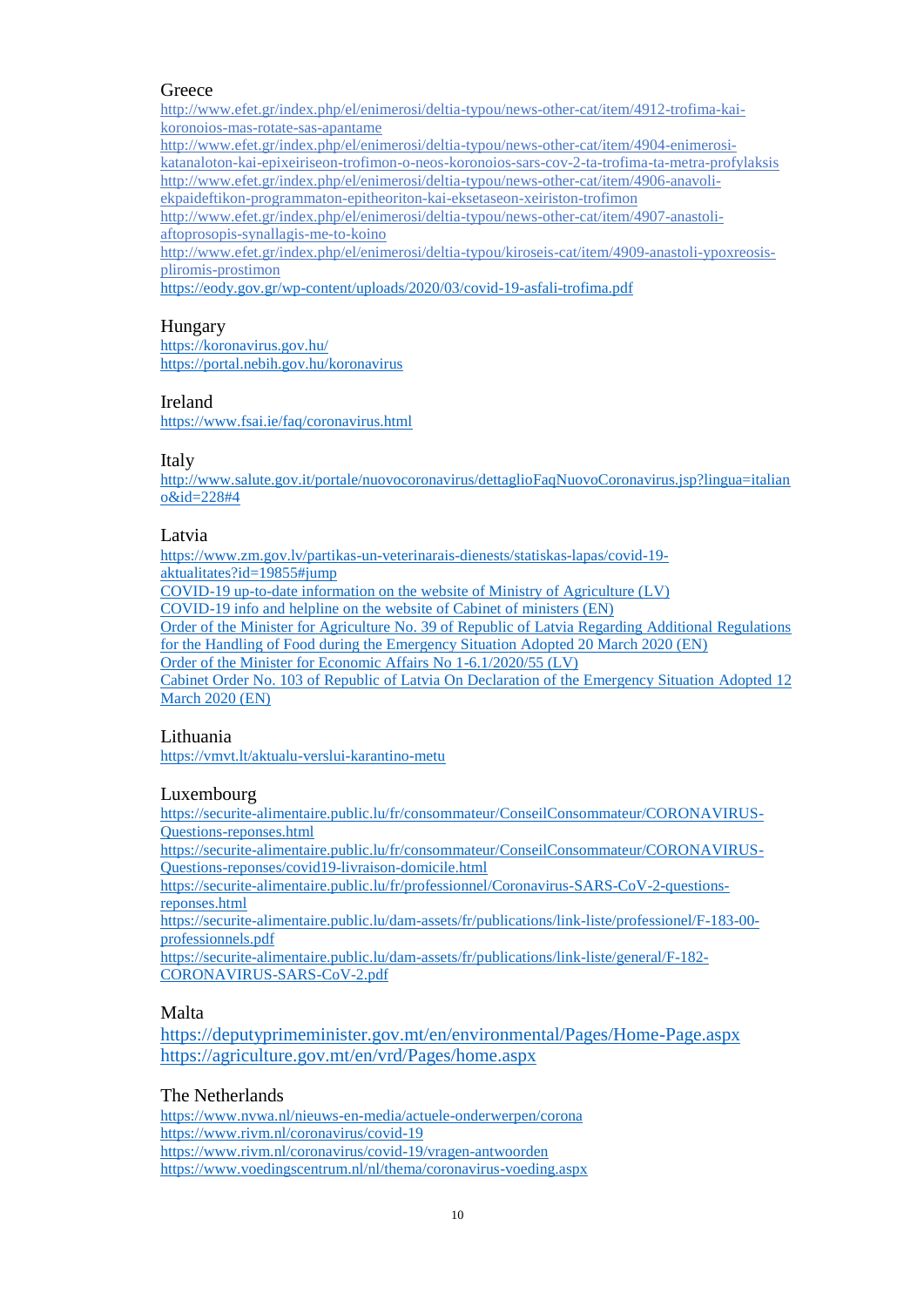# Poland

[https://gis.gov.pl/aktualnosci/qa-dotyczace-zywnosci-i-koronawirusa/](https://urldefense.com/v3/__https:/gis.gov.pl/aktualnosci/qa-dotyczace-zywnosci-i-koronawirusa/__;!!DOxrgLBm!TJKTwW7TC7z3qIaogzyb222lFElwDr2iIiBZtoxRt4TXI6uBuibRxjl1XjMe_0UVN_mQdps$) [https://www.wetgiw.gov.pl/inspekcja-weterynaryjna/zalecenia-dla-producentow-zywnosci-w](https://urldefense.com/v3/__https:/www.wetgiw.gov.pl/inspekcja-weterynaryjna/zalecenia-dla-producentow-zywnosci-w-zwiazku-z-koronawirusem__;!!DOxrgLBm!TJKTwW7TC7z3qIaogzyb222lFElwDr2iIiBZtoxRt4TXI6uBuibRxjl1XjMe_0UVdR__FvE$)[zwiazku-z-koronawirusem](https://urldefense.com/v3/__https:/www.wetgiw.gov.pl/inspekcja-weterynaryjna/zalecenia-dla-producentow-zywnosci-w-zwiazku-z-koronawirusem__;!!DOxrgLBm!TJKTwW7TC7z3qIaogzyb222lFElwDr2iIiBZtoxRt4TXI6uBuibRxjl1XjMe_0UVdR__FvE$)

## Portugal

[https://covid19estamoson.gov.pt](https://urldefense.com/v3/__https:/covid19estamoson.gov.pt__;!!DOxrgLBm!QmoVkw0nx4uOmraEA8SRezlKv6NeGv1gcRI7KtfYH7EaX8Z2uZTv5yDS8Li7iS_y3pyk0aE$) [https://www.asae.gov.pt/espaco-publico/destaques/pode-o-novo-tipo-de-coronavirus-ser](https://urldefense.com/v3/__https:/www.asae.gov.pt/espaco-publico/destaques/pode-o-novo-tipo-de-coronavirus-ser-transmissivel-atraves-da-comida.aspx__;!!DOxrgLBm!QmoVkw0nx4uOmraEA8SRezlKv6NeGv1gcRI7KtfYH7EaX8Z2uZTv5yDS8Li7iS_yLxh0_MI$)[transmissivel-atraves-da-comida.aspx](https://urldefense.com/v3/__https:/www.asae.gov.pt/espaco-publico/destaques/pode-o-novo-tipo-de-coronavirus-ser-transmissivel-atraves-da-comida.aspx__;!!DOxrgLBm!QmoVkw0nx4uOmraEA8SRezlKv6NeGv1gcRI7KtfYH7EaX8Z2uZTv5yDS8Li7iS_yLxh0_MI$) [https://www.portugal.gov.pt/pt/gc22/comunicacao/noticia?i=covid-19-regras-para-uma-alimentacao](https://urldefense.com/v3/__https:/www.portugal.gov.pt/pt/gc22/comunicacao/noticia?i=covid-19-regras-para-uma-alimentacao-segura&fbclid=IwAR36I7WzkZ5p39aOX-linxmrQ7PH8AOPcUNUDGHfNeY1NUcNom4Vt1m3yd8__;!!DOxrgLBm!QmoVkw0nx4uOmraEA8SRezlKv6NeGv1gcRI7KtfYH7EaX8Z2uZTv5yDS8Li7iS_y3lIce4Y$)[segura&fbclid=IwAR36I7WzkZ5p39aOX](https://urldefense.com/v3/__https:/www.portugal.gov.pt/pt/gc22/comunicacao/noticia?i=covid-19-regras-para-uma-alimentacao-segura&fbclid=IwAR36I7WzkZ5p39aOX-linxmrQ7PH8AOPcUNUDGHfNeY1NUcNom4Vt1m3yd8__;!!DOxrgLBm!QmoVkw0nx4uOmraEA8SRezlKv6NeGv1gcRI7KtfYH7EaX8Z2uZTv5yDS8Li7iS_y3lIce4Y$)[linxmrQ7PH8AOPcUNUDGHfNeY1NUcNom4Vt1m3yd8](https://urldefense.com/v3/__https:/www.portugal.gov.pt/pt/gc22/comunicacao/noticia?i=covid-19-regras-para-uma-alimentacao-segura&fbclid=IwAR36I7WzkZ5p39aOX-linxmrQ7PH8AOPcUNUDGHfNeY1NUcNom4Vt1m3yd8__;!!DOxrgLBm!QmoVkw0nx4uOmraEA8SRezlKv6NeGv1gcRI7KtfYH7EaX8Z2uZTv5yDS8Li7iS_y3lIce4Y$) [https://www.sns.gov.pt/noticias/2020/03/20/covid-19-orientacoes-na-area-da](https://urldefense.com/v3/__https:/www.sns.gov.pt/noticias/2020/03/20/covid-19-orientacoes-na-area-da-alimentacao/__;!!DOxrgLBm!QmoVkw0nx4uOmraEA8SRezlKv6NeGv1gcRI7KtfYH7EaX8Z2uZTv5yDS8Li7iS_yBBbAJko$)[alimentacao/](https://urldefense.com/v3/__https:/www.sns.gov.pt/noticias/2020/03/20/covid-19-orientacoes-na-area-da-alimentacao/__;!!DOxrgLBm!QmoVkw0nx4uOmraEA8SRezlKv6NeGv1gcRI7KtfYH7EaX8Z2uZTv5yDS8Li7iS_yBBbAJko$)<https://nutrimento.pt/noticias/covid-19-orientacoes-na-area-da-alimentacao/> [https://nutrimento.pt/activeapp/wp-content/uploads/2020/03/Alimentac%CC%A7a%CC%83o-e-](https://nutrimento.pt/activeapp/wp-content/uploads/2020/03/Alimentac%CC%A7a%CC%83o-e-COVID-19.pdf)[COVID-19.pdf](https://nutrimento.pt/activeapp/wp-content/uploads/2020/03/Alimentac%CC%A7a%CC%83o-e-COVID-19.pdf)

#### Romania

[http://www.ansvsa.ro/wp-content/uploads/2020/03/Recomandari-ANSVSA-COVID-19.pdf](https://urldefense.com/v3/__http:/www.ansvsa.ro/wp-content/uploads/2020/03/Recomandari-ANSVSA-COVID-19.pdf__;!!DOxrgLBm!UGdXxK84jpMstz-fiwRUZ7gW7EhDE_q8OZpT5ZRv6Q6x1bdNfhM_JgnL5LKHKXrSVyPiy5E$) [http://www.ansvsa.ro/wp-content/uploads/2020/03/Recomandari-fermieri-v2.pdf](https://urldefense.com/v3/__http:/www.ansvsa.ro/wp-content/uploads/2020/03/Recomandari-fermieri-v2.pdf__;!!DOxrgLBm!UGdXxK84jpMstz-fiwRUZ7gW7EhDE_q8OZpT5ZRv6Q6x1bdNfhM_JgnL5LKHKXrSzhv7gV8$) [http://www.ansvsa.ro/blog/recomandari-privind-aplicarea-unor-masuri-suplimentare-pentru](https://urldefense.com/v3/__http:/www.ansvsa.ro/blog/recomandari-privind-aplicarea-unor-masuri-suplimentare-pentru-reducerea-riscului-de-contaminare-cu-covid-19-la-nivelul-unitatilor-de-vanzare-cu-amanuntul/__;!!DOxrgLBm!UGdXxK84jpMstz-fiwRUZ7gW7EhDE_q8OZpT5ZRv6Q6x1bdNfhM_JgnL5LKHKXrSciTBtj8$)[reducerea-riscului-de-contaminare-cu-covid-19-la-nivelul-unitatilor-de-vanzare-cu-amanuntul/](https://urldefense.com/v3/__http:/www.ansvsa.ro/blog/recomandari-privind-aplicarea-unor-masuri-suplimentare-pentru-reducerea-riscului-de-contaminare-cu-covid-19-la-nivelul-unitatilor-de-vanzare-cu-amanuntul/__;!!DOxrgLBm!UGdXxK84jpMstz-fiwRUZ7gW7EhDE_q8OZpT5ZRv6Q6x1bdNfhM_JgnL5LKHKXrSciTBtj8$) [http://www.ansvsa.ro/wp-content/uploads/2020/03/Recomandari-ANSVSA-pentru-operatori-si](https://urldefense.com/v3/__http:/www.ansvsa.ro/wp-content/uploads/2020/03/Recomandari-ANSVSA-pentru-operatori-si-consumatori.pdf__;!!DOxrgLBm!UGdXxK84jpMstz-fiwRUZ7gW7EhDE_q8OZpT5ZRv6Q6x1bdNfhM_JgnL5LKHKXrSwh2KS40$)[consumatori.pdf](https://urldefense.com/v3/__http:/www.ansvsa.ro/wp-content/uploads/2020/03/Recomandari-ANSVSA-pentru-operatori-si-consumatori.pdf__;!!DOxrgLBm!UGdXxK84jpMstz-fiwRUZ7gW7EhDE_q8OZpT5ZRv6Q6x1bdNfhM_JgnL5LKHKXrSwh2KS40$)

[http://www.ms.ro/](https://urldefense.com/v3/__http:/www.ms.ro/__;!!DOxrgLBm!UGdXxK84jpMstz-fiwRUZ7gW7EhDE_q8OZpT5ZRv6Q6x1bdNfhM_JgnL5LKHKXrSCFftJak$)

#### Slovakia

[http://www.uvzsr.sk/index.php?option=com\\_content&view=article&id=4132:covid-19-zavery-z](http://www.uvzsr.sk/index.php?option=com_content&view=article&id=4132:covid-19-zavery-z-ustredneho-krizoveho-tabu-sr-povinnos-nosenia-ruok-na-verejnosti-zatvorenie-obchodov-v-nedeu-vyleneny-nakupny-as-pre-seniorov-a-pod&catid=250:koronavirus-2019-ncov&Itemid=153)[ustredneho-krizoveho-tabu-sr-povinnos-nosenia-ruok-na-verejnosti-zatvorenie-obchodov-v-nedeu](http://www.uvzsr.sk/index.php?option=com_content&view=article&id=4132:covid-19-zavery-z-ustredneho-krizoveho-tabu-sr-povinnos-nosenia-ruok-na-verejnosti-zatvorenie-obchodov-v-nedeu-vyleneny-nakupny-as-pre-seniorov-a-pod&catid=250:koronavirus-2019-ncov&Itemid=153)[vyleneny-nakupny-as-pre-seniorov-a-pod&catid=250:koronavirus-2019-ncov&Itemid=153](http://www.uvzsr.sk/index.php?option=com_content&view=article&id=4132:covid-19-zavery-z-ustredneho-krizoveho-tabu-sr-povinnos-nosenia-ruok-na-verejnosti-zatvorenie-obchodov-v-nedeu-vyleneny-nakupny-as-pre-seniorov-a-pod&catid=250:koronavirus-2019-ncov&Itemid=153) [http://www.svps.sk](http://www.svps.sk/) <https://www.uksup.sk/sk/covid-19>

#### Slovenia

<https://www.gov.si/teme/koronavirus/> <https://www.nijz.si/sl/koronavirus-2019-ncov>

## Spain

[https://www.mscbs.gob.es/profesionales/saludPublica/ccayes/alertasActual/nCov-China/home.htm](https://urldefense.com/v3/__https:/www.mscbs.gob.es/profesionales/saludPublica/ccayes/alertasActual/nCov-China/home.htm__;!!DOxrgLBm!TkzdEx_9ZTpqqEwYOgeBMDJeVfc85ysJuNbZqo4tw7KPav1zdZ73GWSkOL5VxkaHzW3lwVk$) [http://www.aecosan.msssi.gob.es/AECOSAN/web/noticias\\_y\\_actualizaciones/noticias/2020/coronavi](https://urldefense.com/v3/__http:/www.aecosan.msssi.gob.es/AECOSAN/web/noticias_y_actualizaciones/noticias/2020/coronavirus.htm__;!!DOxrgLBm!TkzdEx_9ZTpqqEwYOgeBMDJeVfc85ysJuNbZqo4tw7KPav1zdZ73GWSkOL5VxkaHXg3E2_4$) [rus.htm](https://urldefense.com/v3/__http:/www.aecosan.msssi.gob.es/AECOSAN/web/noticias_y_actualizaciones/noticias/2020/coronavirus.htm__;!!DOxrgLBm!TkzdEx_9ZTpqqEwYOgeBMDJeVfc85ysJuNbZqo4tw7KPav1zdZ73GWSkOL5VxkaHXg3E2_4$)

#### Sweden

[https://www.livsmedelsverket.se/livsmedel-och-innehall/bakterier-virus-parasiter-och](https://urldefense.com/v3/__https:/www.livsmedelsverket.se/livsmedel-och-innehall/bakterier-virus-parasiter-och-mogelsvampar1/coronavirus__;!!DOxrgLBm!S4qwh0fUYK6tjta1cbpI0blrgBvh2epdt-KzPTTAkwegHXnON6Cx-IYdQKxB7vdDf52XCRA$)[mogelsvampar1/coronavirus](https://urldefense.com/v3/__https:/www.livsmedelsverket.se/livsmedel-och-innehall/bakterier-virus-parasiter-och-mogelsvampar1/coronavirus__;!!DOxrgLBm!S4qwh0fUYK6tjta1cbpI0blrgBvh2epdt-KzPTTAkwegHXnON6Cx-IYdQKxB7vdDf52XCRA$)

# <span id="page-10-0"></span>**6. OTHER SOURCES OF INFORMATION**

## ECDC

<https://www.ecdc.europa.eu/en/novel-coronavirus-china/questions-answers>

#### EFSA

<https://www.efsa.europa.eu/fr/news/coronavirus-no-evidence-food-source-or-transmission-route>